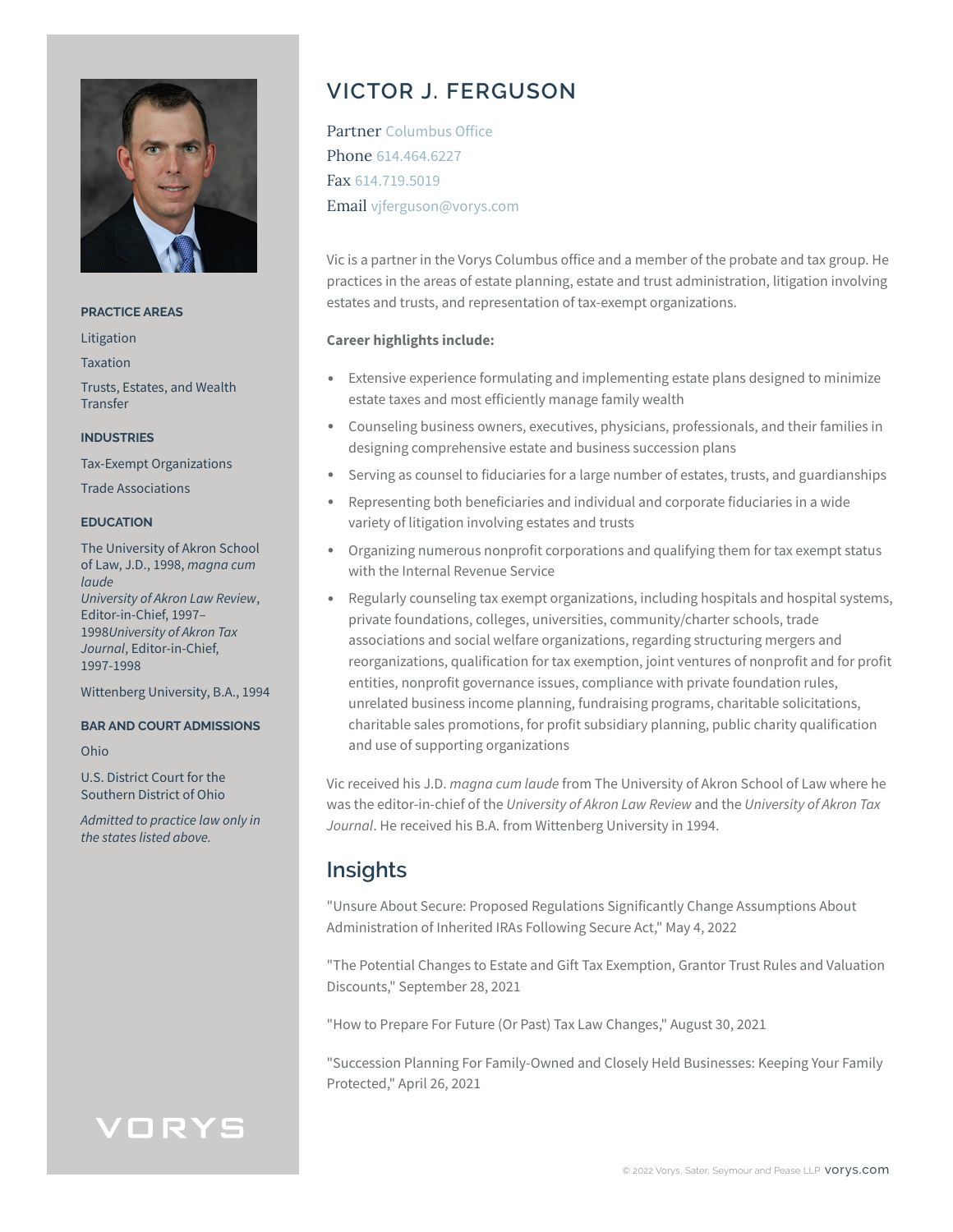# **VICTOR J. FERGUSON**

### **(Continued)**

"Here Today, Gone in 2026 – Or Maybe 2021! - Planning to Use Estate, Gift and GST Tax Exemptions in 2020," October 27, 2020

"Planning For the Succession of the Family Vacation Home," June 2, 2020

"Don't Forget These Important Legal Documents for Your College-Bound Child," May 6, 2020

"*Foundations*: COVID 19: Various Relief Measures Enacted to Benefit Tax-Exempt Organizations," April 17, 2020

"IRS Postpones Due Date for Filing and Payment of Federal Estate (and Generation-Skipping Transfer) Taxes, Expands Extension of Other Filing Deadlines," April 13, 2020

"IRS Postpones Due Date for Filing of Gift Tax and Estate and Trust Income Tax Returns and for Payment of Tax," April 3, 2020

# **Professional and Community Activities**

American College of Trust and Estate Counsel (ACTEC), Fellow

Ohio State Bar Association

Columbus Bar Association

The Columbus Foundation, Professional Council

Worthington Estate Planning Council

Leadership Columbus, 2010 Graduate

## **Honors and Awards**

*Columbus CEO*, Top Lawyers in Columbus, 2015-2016

*Ohio Super Lawyers Rising Stars*, Estate Planning and Probate, 2005-2007

*The Best Lawyers in America,* Trust and Estates, 2018-2022

## **Events**

Hot Topics for Estate Planners June 21, 2016

2016 Probate Law Institute May 17, 2016

Fundamentals of Estate Planning March 10, 2015